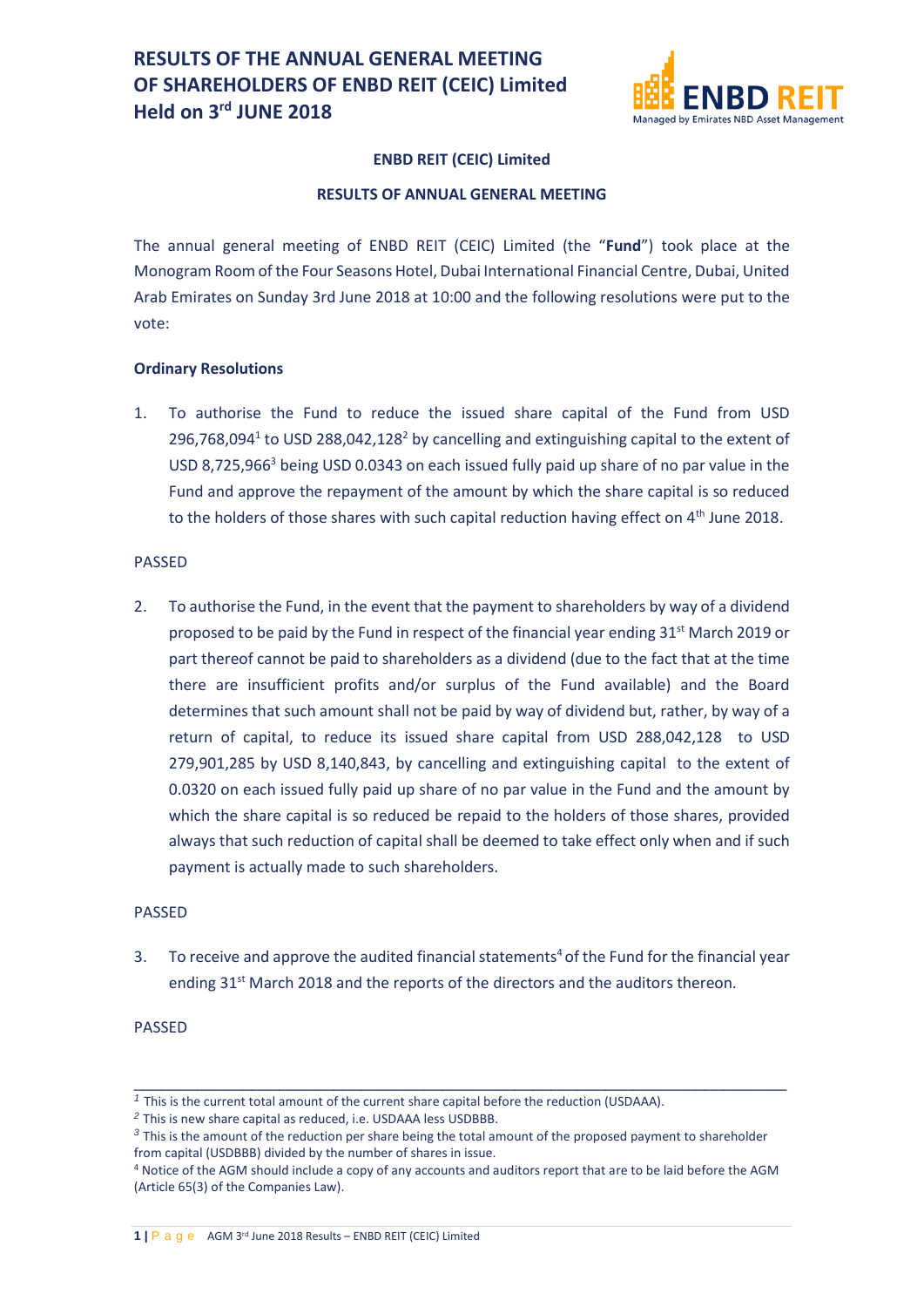# **RESULTS OF THE ANNUAL GENERAL MEETING OF SHAREHOLDERS OF ENBD REIT (CEIC) Limited Held on 3rd JUNE 2018**



4. To declare a dividend of USD 0.0129 per share to be paid on 13<sup>th</sup> June 2018 to the holders of shares on the register of members at the close of business on  $4<sup>th</sup>$  June 2018, with the record date being the 5<sup>th</sup> June 2018, bringing the total dividend payable to shareholders for the financial year ended  $31<sup>st</sup>$  March 2018 to USD 0.0511 per share taking into account the interim dividend of USD 0.0382 per share paid to the shareholders on  $12<sup>th</sup>$  July 2017.

#### PASSED

5. To authorise the Fund, and Emirates NBD Asset Management Limited (the "**Fund Manager**") on behalf of the Fund, to enter into Related Party Transactions for the acquisition or sale of real estate in the United Arab Emirates pursuant to the Dubai Financial Service Authority's ("**DFSA**") Collective Investment Rules ("**CIR**") Rule 8.3.21 and 3.4.11A without obtaining specific approval from the shareholders of the Fund until this resolution is renewed at the next annual general meeting of the Fund.

#### PASSED

- 6. To generally and unconditionally authorise the Fund to make one or more market purchases of its ordinary shares on such terms and in such manner as the directors of the Fund or the Fund Manager may from time to time determine, provided that:
	- 6.1 the number of ordinary shares which may be purchased in any given period and the price which may be paid for such ordinary shares shall be in accordance with the Fund's articles of association, the rules of the DFSA and Nasdaq Dubai and applicable law and any conditions or restrictions imposed by the DFSA and applicable law; and
	- 6.2 the authority conferred by this resolution shall, unless previously revoked, varied or renewed, expire on the conclusion of the next annual general meeting of the Fund after the date of the passing of this resolution save that the Fund may make a contract to purchase ordinary shares under this authority before the expiry of this authority which will or may be executed wholly or partly after the expiry of the authority and may make a purchase of ordinary shares in pursuance of any such contract as if such authority has not expired.

# PASSED

7. To re-appoint Tariq Abdulqader Ibrahim Abdulqader Bin Hendi, David Jonathan Marshall and Mark Edward John Creasey as directors of the Fund.

# PASSED